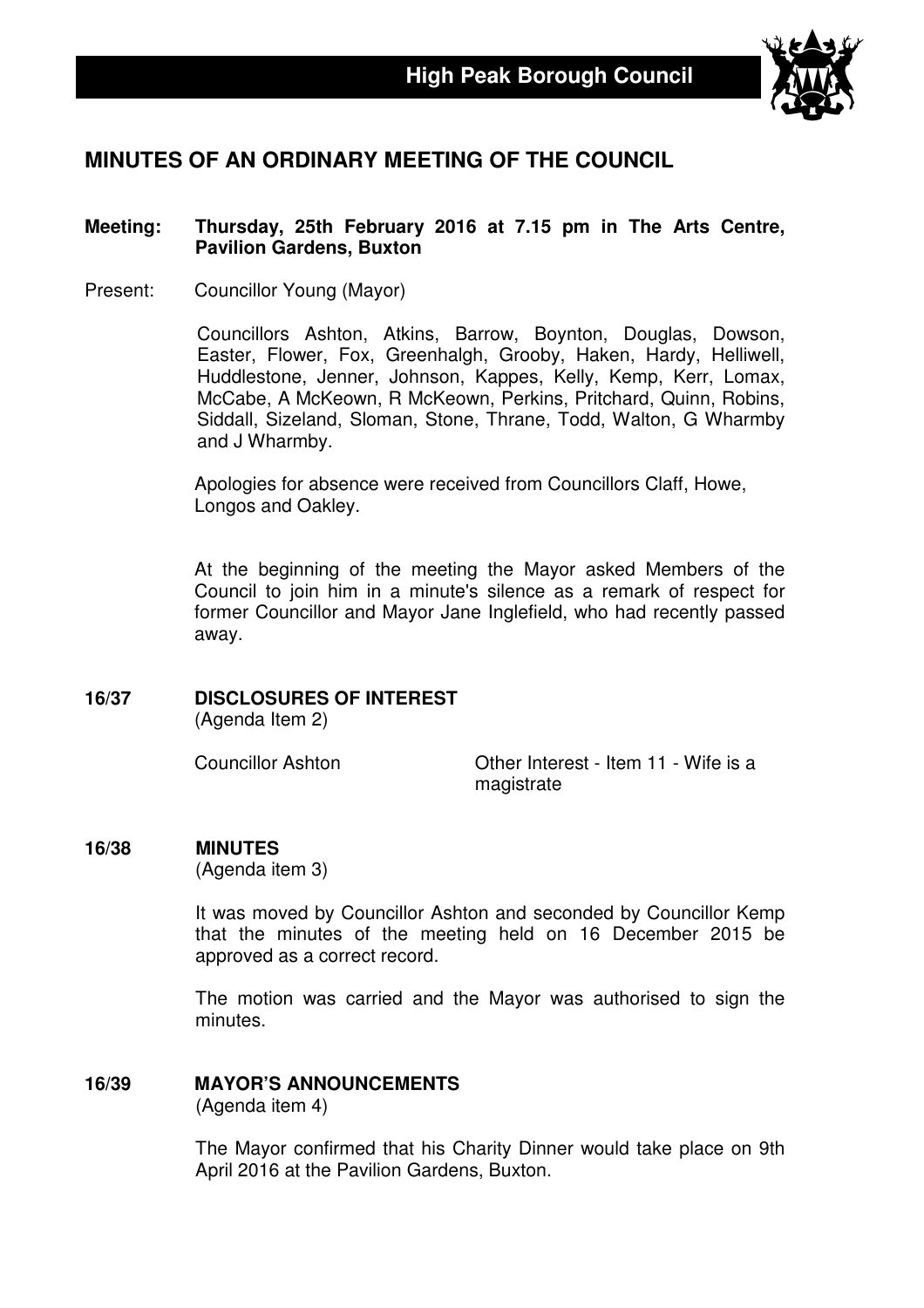

# **16/40 QUESTIONS OF WHICH NOTICE HAD BEEN GIVEN**  (Agenda item 5)

# **Mr Sweetmore submitted the following question for the Executive Councillor for Finance and Corporate Services**:

"Mr Ashton. I have no problem with elected members both in parliament and elected councillors I have no problem with said elected members employing their own management team, what I have a problem with is non-elected members on said council mainly in the public sector and at senior level are members of SOLACE (the society of local authority chief executives) based in London as is central government, as these said public servants on freedom of information request take up 14 percent of income and expenditure which on last years statement of accounts gross expenditure £48,490,000.00 and central government provides the majority of funding including the largest grant housing benefits in the sum of £22,400,000.00 fees and charges raised a further £10,800,000.00 council tax in the sum of £5,000,000.00 retained business rates in the sum of £2,600,000.00 total revenue funding of £45,500,000.00 meaning a surplus of £2,990,000.00 why? which should reduce said government grants and which is a subsidy and also should reduce council tax accordingly which it didn't in 2015-16, so why didn't FCO report this indiscrepancy to FCO DCC as required by law?"

# **Response from Councillor Emily Thrane – Executive Councillor for Finance and Corporate Services:**

"The question appears to be based on a number of misunderstandings about the 2014/2015 Statement of Accounts and the Council's accountabilities. The Income and Expenditure Statement summarises the resources (excluding the Housing Revenue Account) that have been generated and consumed in providing services and managing the Council during the year. This shows a gross expenditure for the year of £48.49 million. However, as set out clearly in the accounts, gross expenditure includes nominal charges made for the use of capital assets and future pension liabilities. Their inclusion is required to allow comparison between councils as to the true cost of providing services. However, statutory provisions require that such charges are excluded from the amount charged to council tax payers. These charges are removed to determine actual revenue expenditure. Actual revenue expenditure for the year was £45.5 million. The amount of revenue funding (e.g. government grants, council tax, business rates, fees and charges etc) also amounted to £45.5 million. If income were to exceed expenditure in any year, then the surplus would be added to the Council's reserves. Each year the Council's accounts are audited by external auditors and reported to the Council's Audit and Regulatory Committee. The Council is not accountable to Derbyshire County Council. The Council's auditors, Grant Thornton, issued an unqualified opinion on the Council's 2014/15 financial statements on 30 September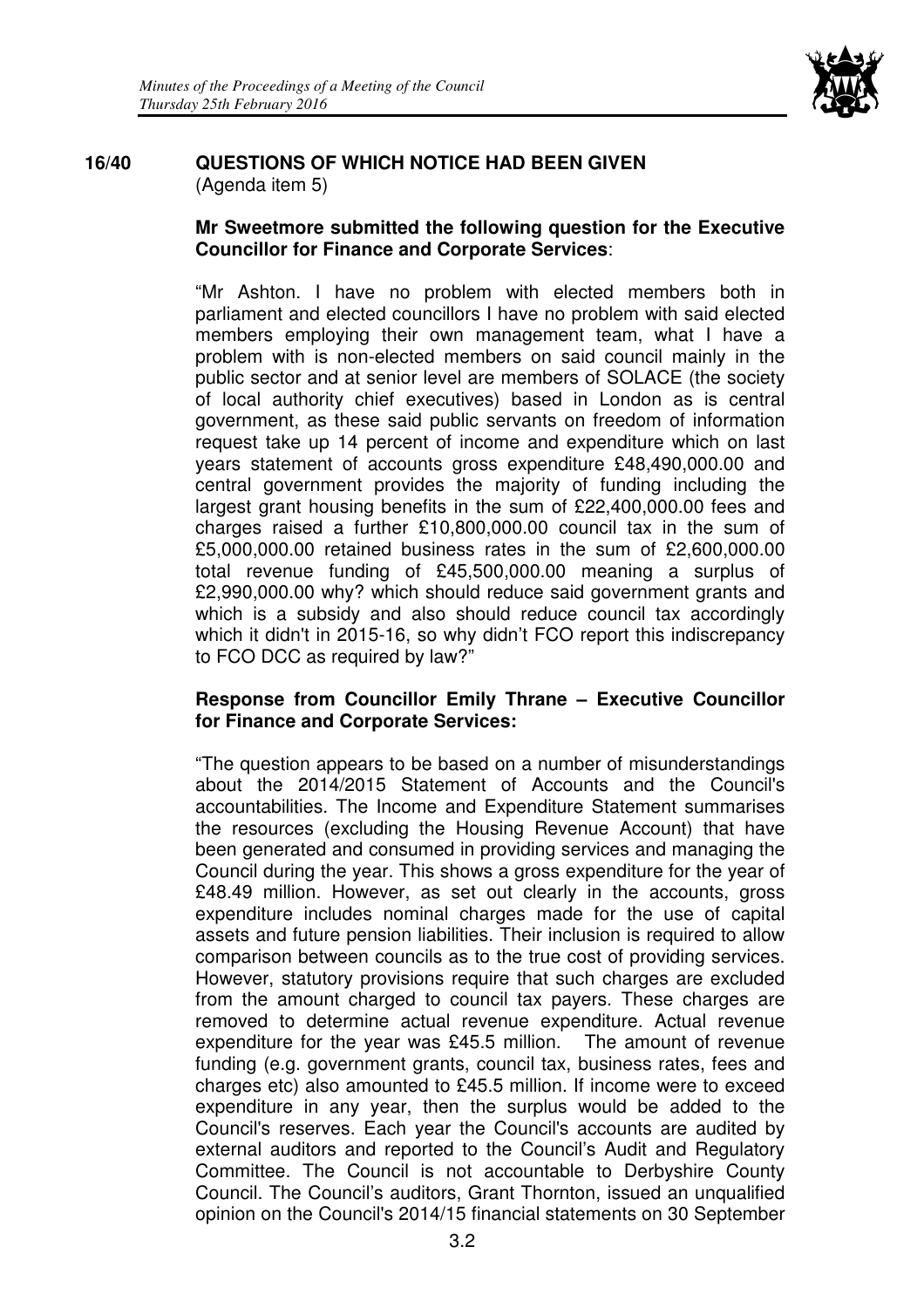

2015. Their opinion confirms that the financial statements give a true and fair view of the Council's financial position and of the income and expenditure recorded by the Council."

Mr Sweetmore asked a supplementary question regarding the way in which the council tax is calculated, to which the Executive Councillor agreed to provide a written response. This was as follows:

"The High Peak Borough Council 2016/17 budget approved at Council on 25<sup>th</sup> February 2016 set out the amount required to be collected in Council Tax as £5,270,520. To establish a Band D equivalent Council Tax payable, the amount to be collected is divided by the tax base (the number of properties against which the tax is collected).

This is calculated as below:-

| Number of Properties in the Borough                                                                  | 41,221 |
|------------------------------------------------------------------------------------------------------|--------|
| Number of properties after applying<br>discounts, reliefs and conversion to<br>'Band D' equivalents: | 29,956 |
| We then assume a 99% collection<br>rate which further reduces the tax<br>base                        | 29,654 |

£5,270,520 divided by 29,654 results in a Band D equivalent Council Tax payable of £177.73 in 2016/17. This will then in reality vary dependent of the band of the property – so properties in Band A-C will attract a lower Council Tax liability and properties in Band E-H will attract a higher Council Tax liability.

This represents only the High Peak Borough Council share of Council Tax. There are then additional charges made by the Parish Councils, Derbyshire County Council, Derbyshire Police & Crime Commissioner and Derbyshire Fire & Rescue.

The link below shows the Council Tax Setting report for 2016/17, which was presented to Council on  $25<sup>th</sup>$  February 2016. The appendices show the total Council Tax charge per Band per Parish for 2016/17. http://www.highpeak.gov.uk/sites/default/files/meetings/papers/papers-569187341/8. council tax setting 2016-17.pdf"

# **16/41 RECOMMENDATIONS FROM THE EXECUTIVE MEETING HELD ON 18TH FEBRUARY 2016**

(Agenda item 6)

**a)** It was moved by Councillor Thrane and seconded by Councillor Ashton that Council: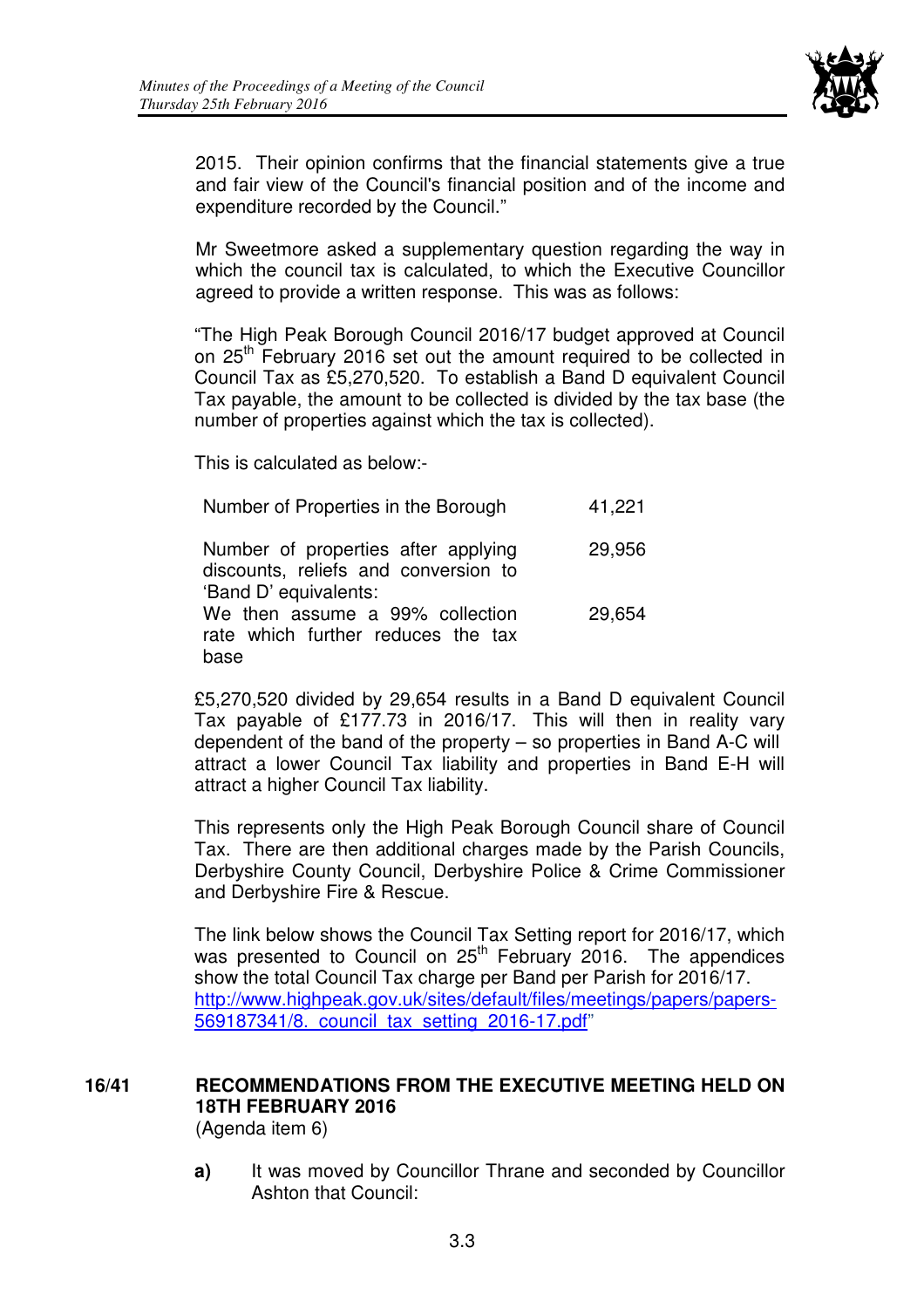

- Approves the General Fund and Housing Revenue Account (HRA) Budget for 2016/17 as detailed in Appendix A (section 8)
- Approves the revised Medium Term Financial Plan (2016/17 to 2019/20) as detailed in Appendix A, including the revised Capital Programme (attached at Annex A)
- Approves the proposed Fees and Charges for 2016/17 as detailed in Appendix B;
- Approves a Band D Council Tax of £177.73 for 2016/17 (increase of 1.9%)
- Approves the following HRA charges:-
	- Dwelling rents to reduce by 1% (over 52 weeks) from an average of £72.22 to £71.47 per week
	- Garage rents to be increased by 1% (over 52 weeks) from an average of £6.04 to £6.10 per week
	- Other charges including Sheltered Housing service charges to increase by a maximum of 1%
	- Fuel Charges to increase by 1.45%
	- Notes the view of the Chief Finance Officer that the level of reserves are adequate for the Council based on this budget and the circumstances in place at the time of preparing it

In accordance with the Local Authorities (Standing Orders) (England) (Amendment) Regulations 2014, councillors voted as follows:

| <b>FOR</b>       | <b>AGAINST</b> | <b>ABSTAIN</b> |
|------------------|----------------|----------------|
| Ashton           |                | <b>Atkins</b>  |
| <b>Barrow</b>    |                |                |
| Boynton          |                |                |
| Douglas          |                |                |
| Dowson           |                |                |
| Easter           |                |                |
| Flower           |                |                |
| Fox              |                |                |
| Greenhalgh       |                |                |
| Grooby           |                |                |
| Haken            |                |                |
| Hardy            |                |                |
| <b>Helliwell</b> |                |                |
| Huddlestone      |                |                |
| Jenner           |                |                |
| Johnson          |                |                |
| Kappes           |                |                |
| Kelly            |                |                |
| Kemp             |                |                |
| Kerr             |                |                |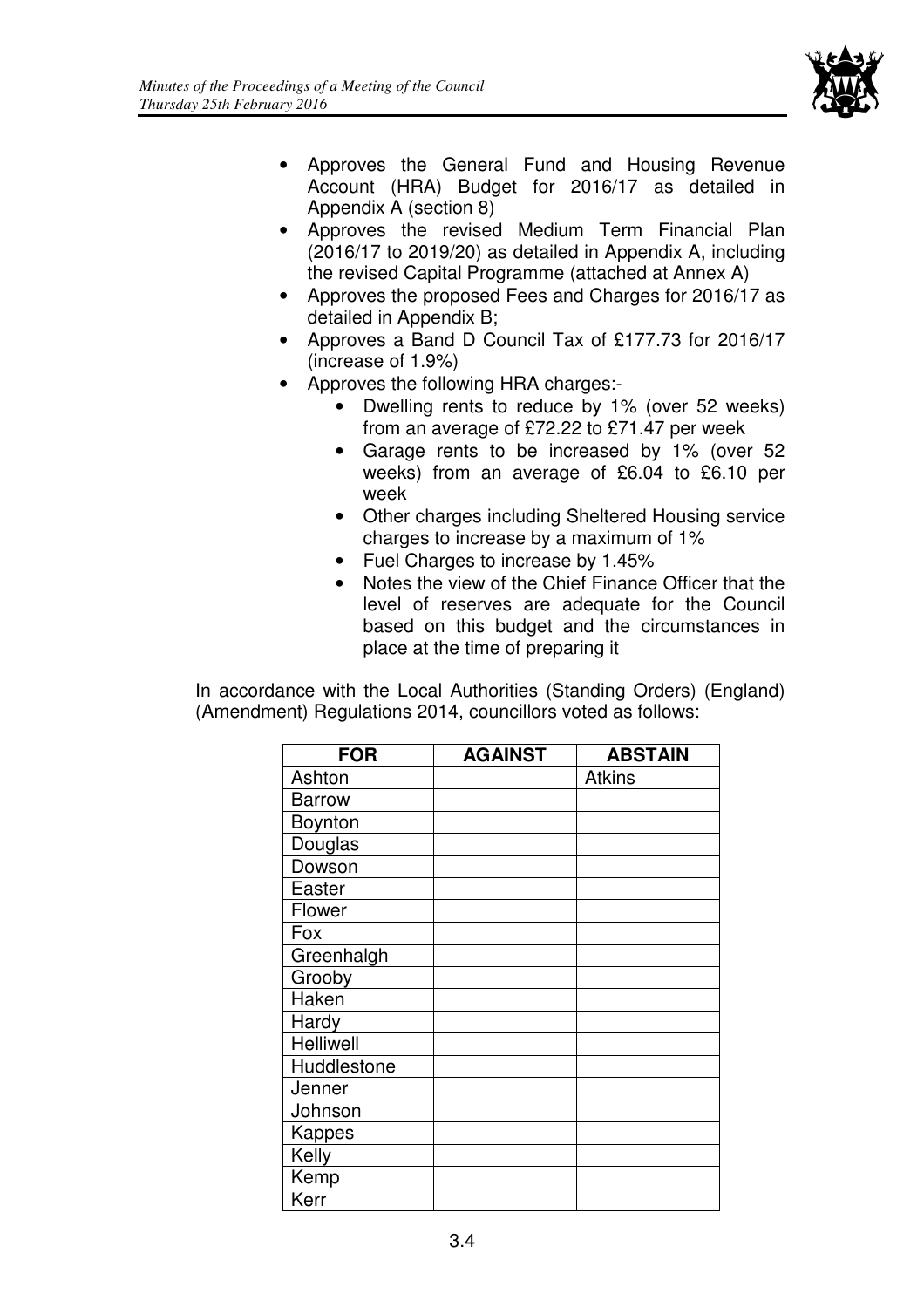

| <b>FOR</b>     | <b>AGAINST</b> | <b>ABSTAIN</b> |
|----------------|----------------|----------------|
| Lomax          |                |                |
| <b>McCabe</b>  |                |                |
| McKeown, A     |                |                |
| McKeown, R     |                |                |
| <b>Perkins</b> |                |                |
| Pritchard      |                |                |
| Quinn          |                |                |
| Robins         |                |                |
| Siddall        |                |                |
| Sizeland       |                |                |
| <b>Stone</b>   |                |                |
| Thrane         |                |                |
| Todd           |                |                |
| Walton         |                |                |
| Wharmby, G     |                |                |
| Wharmby, J     |                |                |
| Young          |                |                |

The recommendations were declared carried and it was RESOLVED accordingly.

# **16/42 RECOMMENDATIONS FROM THE AUDIT & REGULATORY COMMITTEE – 23 FEBRUARY 2016**

(Agenda item 7)

It was moved by Councillor Pritchard and seconded by Councillor Barrow that:

# **a) Treasury Management Update: Mid Year Report 2015/16**

That the current Treasury Management position (as at 31 December 2015) be noted.

# **b) Treasury Management Strategy Statement (TMSS) 2016/17**

That the Annual Treasury Management Strategy Statement (TMSS) 2016/17 be approved.

# **c) External Audit 2015/16 Audit Plan**

That the report be noted.

When put to the meeting it was RESOLVED accordingly.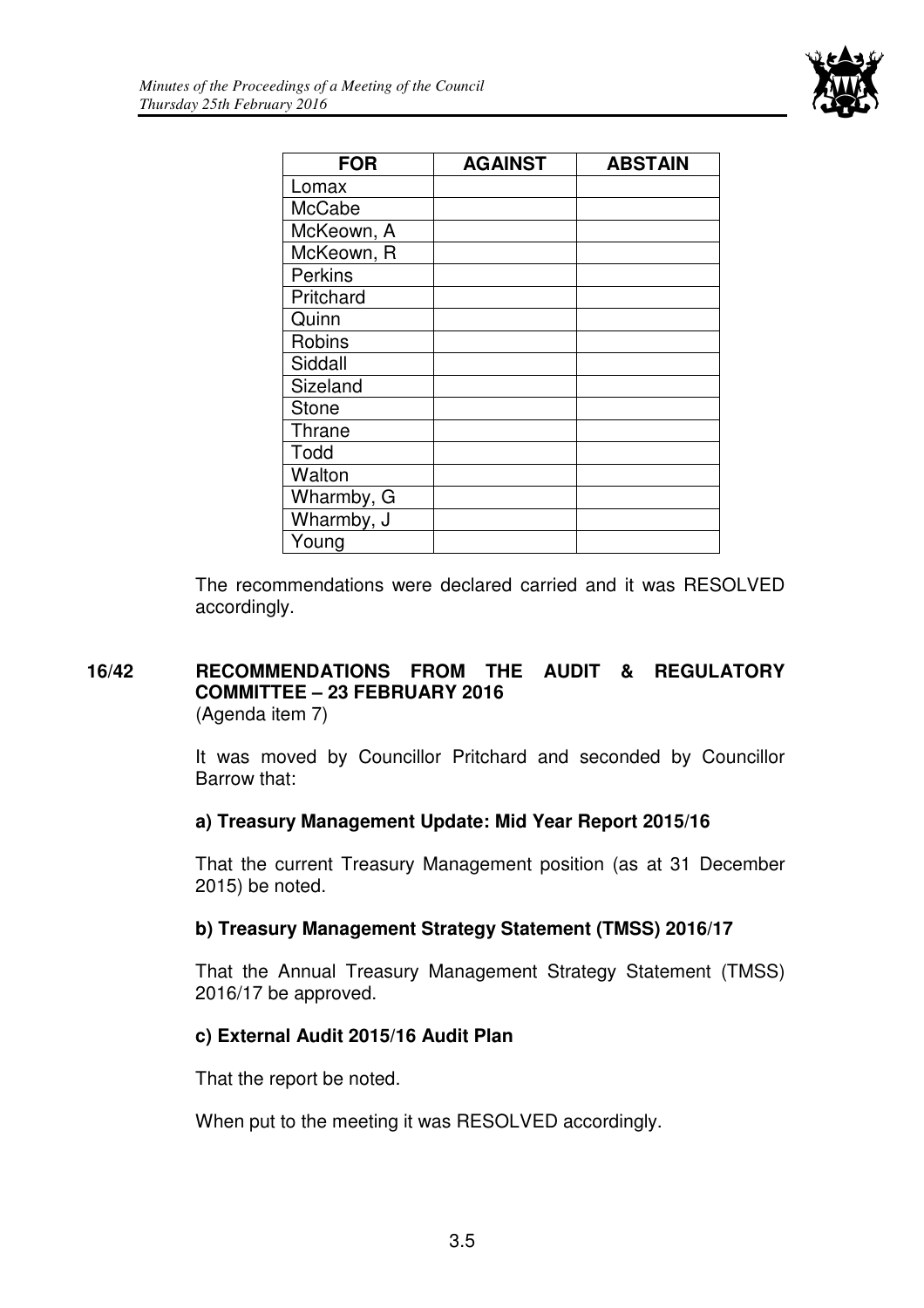

#### **16/43 TO SET THE COUNCIL TAX FOR THE FINANCIAL YEAR BEGINNING 1ST APRIL 2016** (Agenda item 8)

It was moved by Councillor Thrane and seconded by Councillor Ashton that the following amounts be now calculated by the Council in accordance with Sections 31A and 31B of the Local Government Finance Act 1992 (as amended by the Localism Act 2011);

- (a) £50,287,322 being the aggregate of the amounts which the Council estimates for the items set out in Section 31A (2) of the Act. (Gross Expenditure on General Fund Services, and Parish Precepts)
- (b) £44,475,480 being the aggregate of the amounts which the Council estimates for the items set out in Section 31A (3) of the Act. (Gross Income including External Financing and the Use of Reserves)
- (c) £5,811,842 being the amount by which the aggregate at (a) above exceeds the aggregate at (b) above calculated by the Council, in accordance with Section 31A (4) of the Act as its Council Tax requirement for the year (Amount to be Funded from Council Tax)
- (d) £195.98 being the amount at (c) above divided by the tax base, calculated by the Council, in accordance with Section 31 (B) of the Act, as the basic amount of its Council Tax for the year. (Average Local Council Tax)
- (e) Appendix B being Council Tax for the HPBC Borough divided by the tax base plus the Parish Precept and any amounts of special items relating to dwellings in those parts of the Council's area divided the local tax base. (Band D Charges for each Parish)
- (f) Appendix C being the amounts given by multiplying the amount at (e) above by the number which, in the proportion applicable to dwellings listed in a particular valuation band divided by the number which in that proportion is applicable to dwellings listed in valuation band D, calculated by the Council as the amounts to be taken into account for the year in respect of categories of dwellings listed in different valuation bands (Charges for all Bands)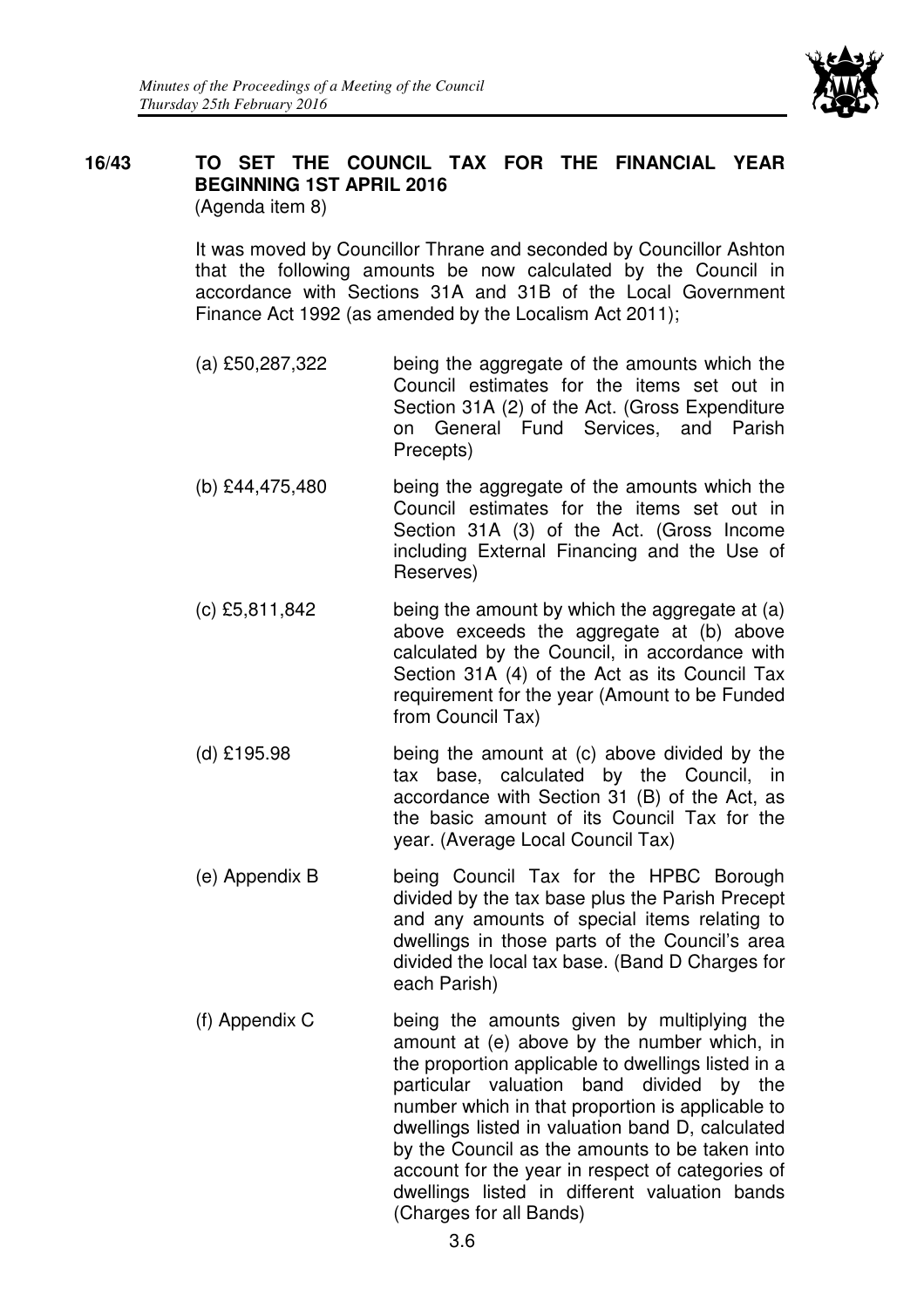

(g) Appendix D being the aggregate of the local charges in (f) above and the amounts levied by major precepting authorities. (Total Council Tax charge for each Band in each Parish)

# **APPENDIX B Local Council Tax at Band D – 2016/17**

(Total of the Borough charge plus the named Town or Parish Council)

| Parish                          |         |
|---------------------------------|---------|
| <b>Bamford with Thornhill</b>   | £192.75 |
| Brough & Shatton                | £177.73 |
| Buxton, Hadfield & Glossop      | £177.73 |
| Castleton                       | £214.62 |
| Chapel-en-le-Frith              | £213.18 |
| Charlesworth                    | £188.72 |
| Chinley, Buxworth & Brownside   | £226.76 |
| Chisworth                       | £209.73 |
| Derwent & Hope Woodlands        | £198.45 |
| Edale                           | £209.61 |
| <b>Hartington Upper Quarter</b> | £211.35 |
| Hayfield                        | £222.23 |
| Hope With Aston                 | £193.78 |
| King Sterndale                  | £177.73 |
| <b>New Mills</b>                | £239.91 |
| Peak Forest                     | £223.83 |
| Tintwistle                      | £212.80 |
| <b>Whaley Bridge</b>            | £211.38 |
| Wormhill and Green Fairfield    | £189.29 |
|                                 |         |

# **APPENDIX C Local Council Tax All Bands – 2016/17**

(Total of the Borough charge plus the named Town or Parish Council)

| Parish                        | <b>BAND A</b> | <b>BAND B</b> | <b>BAND C</b> | <b>BAND D</b> | <b>BANDE</b> | <b>BAND F</b> | <b>BAND G</b> | <b>BANDH</b> |
|-------------------------------|---------------|---------------|---------------|---------------|--------------|---------------|---------------|--------------|
|                               | 6             | 7             | 8             | 9             | 11           | 13            | 15            | 18           |
|                               | £             | £             | £             | £             | £            | £             | £             | £            |
| <b>Bamford with Thornhill</b> | 128.50        | 149.91        | 171.33        | 192.75        | 235.59       | 278.42        | 321.25        | 385.50       |
| Brough & Shatton              | 118.49        | 138.23        | 157.98        | 177.73        | 217.23       | 256.72        | 296.22        | 355.46       |
| Buxton, Hadfield & Glossop    | 118.49        | 138.23        | 157.98        | 177.73        | 217.23       | 256.72        | 296.22        | 355.46       |
| Castleton                     | 143.08        | 166.92        | 190.77        | 214.62        | 262.32       | 310.01        | 357.70        | 429.24       |
| Chapel-en-le-Frith            | 142.12        | 165.80        | 189.49        | 213.18        | 260.56       | 307.93        | 355.30        | 426.36       |
| Charlesworth                  | 125.82        | 146.78        | 167.75        | 188.72        | 230.66       | 272.59        | 314.54        | 377.44       |
| Chinley, Buxworth & Brownside | 151.18        | 176.36        | 201.56        | 226.76        | 277.16       | 327.54        | 377.94        | 453.52       |
| Chisworth                     | 139.82        | 163.12        | 186.42        | 209.73        | 256.34       | 302.94        | 349.55        | 419.46       |
| Derwent & Hope Woodlands      | 132.30        | 154.35        | 176.40        | 198.45        | 242.55       | 286.65        | 330.75        | 396.90       |
| Edale                         | 139.74        | 163.03        | 186.32        | 209.61        | 256.19       | 302.77        | 349.35        | 419.22       |
| Hartington Upper Quarter      | 140.90        | 164.38        | 187.86        | 211.35        | 258.32       | 305.28        | 352.25        | 422.70       |
| Hayfield                      | 148.16        | 172.84        | 197.54        | 222.23        | 271.62       | 321.00        | 370.39        | 444.46       |
| Hope With Aston               | 129.19        | 150.71        | 172.25        | 193.78        | 236.85       | 279.90        | 322.97        | 387.56       |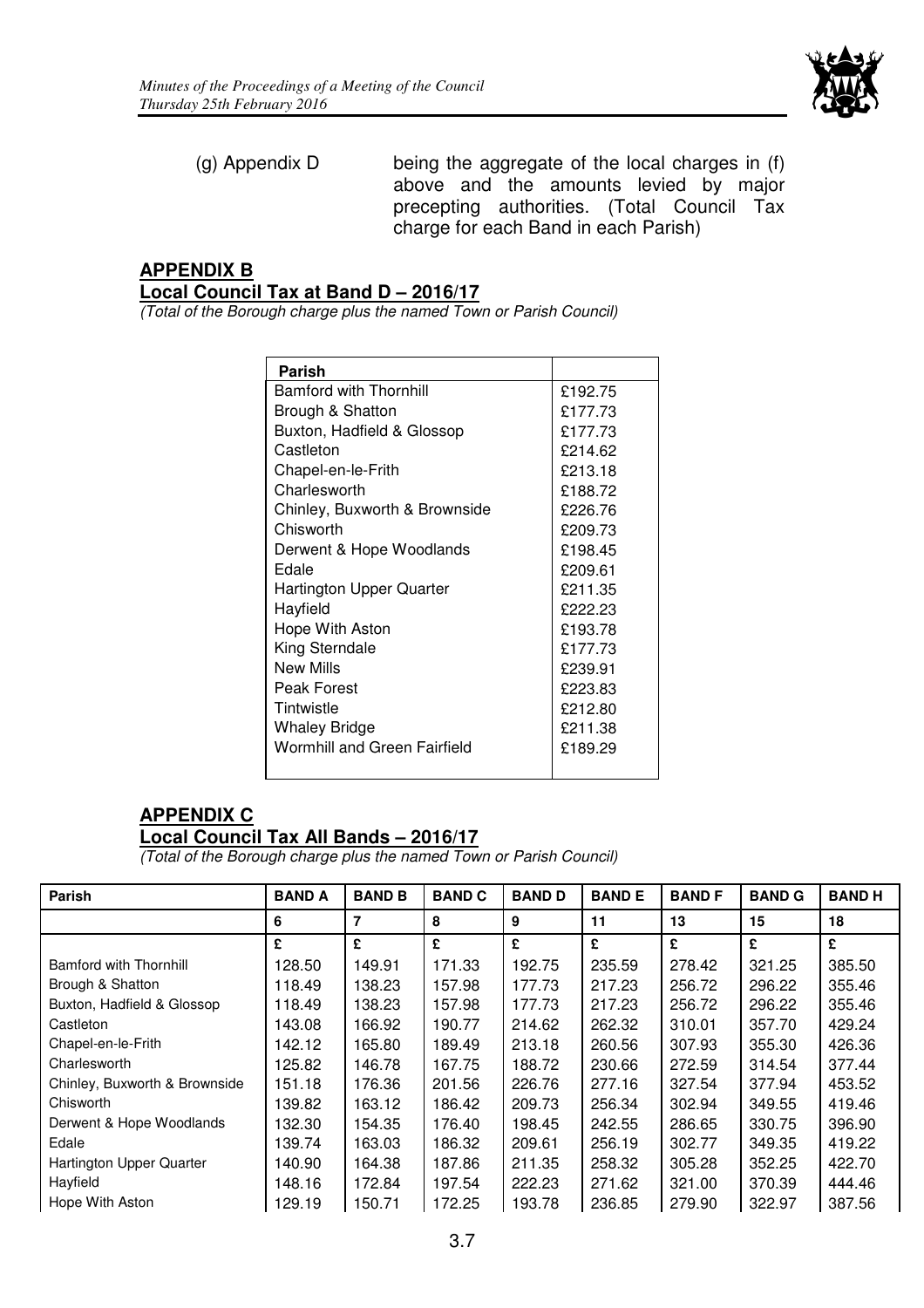

| Parish                       | <b>BAND A</b> | <b>BAND B</b> | <b>BAND C</b> | <b>BAND D</b> | <b>BANDE</b> | <b>BAND F</b> | <b>BAND G</b> | <b>BANDH</b> |
|------------------------------|---------------|---------------|---------------|---------------|--------------|---------------|---------------|--------------|
|                              | 6             |               | 8             | 9             | 11           | 13            | 15            | 18           |
| King Sterndale               | 118.49        | 138.23        | 157.98        | 177.73        | 217.23       | 256.72        | 296.22        | 355.46       |
| New Mills                    | 159.94        | 186.59        | 213.25        | 239.91        | 293.23       | 346.54        | 399.85        | 479.82       |
| Peak Forest                  | 149.22        | 174.09        | 198.96        | 223.83        | 273.57       | 323.31        | 373.05        | 447.66       |
| Tintwistle                   | 141.87        | 165.51        | 189.15        | 212.80        | 260.09       | 307.38        | 354.67        | 425.60       |
| <b>Whaley Bridge</b>         | 140.92        | 164.40        | 187.89        | 211.38        | 258.36       | 305.33        | 352.30        | 422.76       |
| Wormhill and Green Fairfield | 126.20        | 147.22        | 168.26        | 189.29        | 231.36       | 273.42        | 315.49        | 378.58       |
|                              |               |               |               |               |              |               |               |              |

### **APPENDIX D Total Council Tax – 2016/17**

(Total of the Borough, County, Police and Fire Service charges plus the named Town or Parish Council)

| Parish                        | <b>BAND A</b> | <b>BAND B</b> | <b>BAND C</b> | <b>BAND D</b> | <b>BANDE</b> | <b>BANDF</b> | <b>BAND G</b> | <b>BANDH</b> |
|-------------------------------|---------------|---------------|---------------|---------------|--------------|--------------|---------------|--------------|
|                               | 6             | 7             | 8             | 9             | 11           | 13           | 15            | 18           |
|                               | £             | £             | £             | £             | £            | £            | £             | £            |
| <b>Bamford with Thornhill</b> | 1,070.78      | 1,249.23      | 1,427.71      | 1,606.17      | 1,963.11     | 2,320.03     | 2,676.95      | 3,212.34     |
| Brough & Shatton              | 1,060.77      | 1,237.55      | 1,414.36      | 1,591.15      | 1,944.75     | 2,298.33     | 2,651.92      | 3,182.30     |
| Buxton, Hadfield & Glossop    | 1,060.77      | 1,237.55      | 1,414.36      | 1,591.15      | 1,944.75     | 2,298.33     | 2,651.92      | 3,182.30     |
| Castleton                     | 1,085.36      | 1,266.24      | 1,447.15      | 1,628.04      | 1,989.84     | 2,351.62     | 2,713.40      | 3,256.08     |
| Chapel-en-le-Frith            | 1,084.40      | 1,265.12      | 1,445.87      | 1,626.60      | 1,988.08     | 2,349.54     | 2,711.00      | 3,253.20     |
| Charlesworth                  | 1,068.10      | 1,246.10      | 1,424.13      | 1,602.14      | 1,958.18     | 2,314.20     | 2,670.24      | 3,204.28     |
| Chinley, Buxworth & Brownside | 1,093.46      | 1,275.68      | 1,457.94      | 1,640.18      | 2,004.68     | 2,369.15     | 2,733.64      | 3,280.36     |
| Chisworth                     | 1,082.10      | 1,262.44      | 1,442.80      | 1,623.15      | 1,983.86     | 2,344.55     | 2,705.25      | 3,246.30     |
| Derwent & Hope Woodlands      | 1,074.58      | 1,253.67      | 1,432.78      | 1,611.87      | 1,970.07     | 2,328.26     | 2,686.45      | 3,223.74     |
| Edale                         | 1,082.02      | 1,262.35      | 1,442.70      | 1,623.03      | 1,983.71     | 2,344.38     | 2,705.05      | 3,246.06     |
| Hartington Upper Quarter      | 1,083.18      | 1,263.70      | 1,444.24      | 1,624.77      | 1,985.84     | 2,346.89     | 2,707.95      | 3,249.54     |
| Hayfield                      | 1,090.44      | 1,272.16      | 1,453.92      | 1,635.65      | 1,999.14     | 2,362.61     | 2,726.09      | 3,271.30     |
| Hope With Aston               | 1,071.47      | 1,250.03      | 1,428.63      | 1,607.20      | 1,964.37     | 2,321.51     | 2,678.67      | 3,214.40     |
| King Sterndale                | 1,060.77      | 1,237.55      | 1,414.36      | 1,591.15      | 1,944.75     | 2,298.33     | 2,651.92      | 3,182.30     |
| New Mills                     | 1,102.22      | 1,285.91      | 1,469.63      | 1,653.33      | 2,020.75     | 2,388.15     | 2,755.55      | 3,306.66     |
| Peak Forest                   | 1,091.50      | 1,273.41      | 1,455.34      | 1,637.25      | 2,001.09     | 2,364.92     | 2,728.75      | 3,274.50     |
| Tintwistle                    | 1,084.15      | 1,264.83      | 1,445.53      | 1,626.22      | 1,987.61     | 2,348.99     | 2,710.37      | 3,252.44     |
| <b>Whaley Bridge</b>          | 1,083.20      | 1,263.72      | 1,444.27      | 1,624.80      | 1,985.88     | 2,346.94     | 2,708.00      | 3,249.60     |
| Wormhill and Green Fairfield  | 1,068.48      | 1,246.54      | 1,424.64      | 1,602.71      | 1,958.88     | 2,315.03     | 2,671.19      | 3,205.42     |

When put to the meeting it was RESOLVED accordingly.

# **16/44 LEADERS'S UPDATE: NORTH MIDLANDS DEVOLUTION DEAL**  (Agenda item 9)

Further to the recommendations contained in the report it was moved by Councillor Ashton and seconded by Councillor Kemp that:-

• The Combined Authority/Devo Deal negotiated by the North Midlands Negotiation Team with Government is not appropriate for High Peak on account of our geographical position, transport,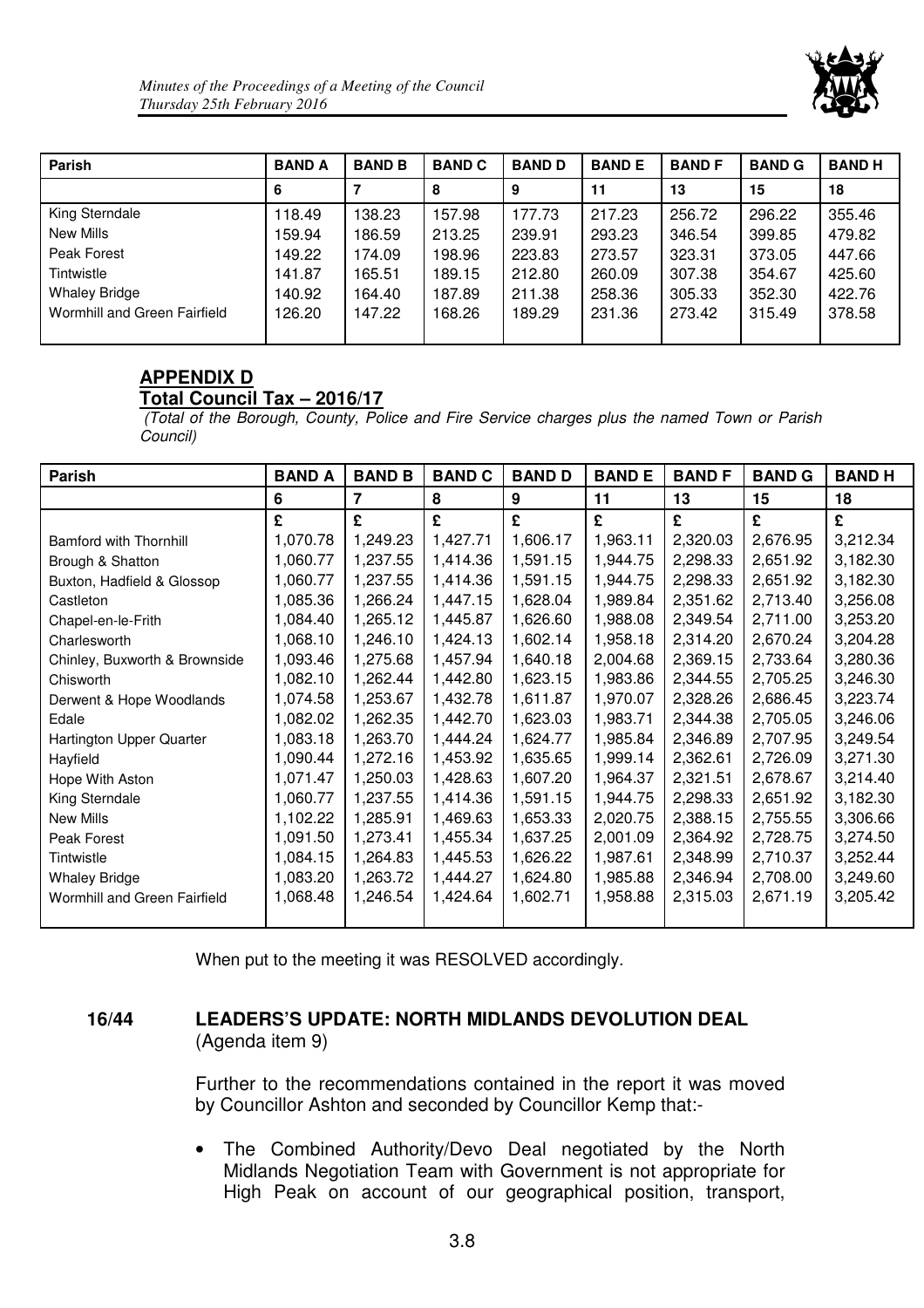

employment, cultural and social links with Greater Manchester and other neighbouring authorities outside the "North Midlands" area;

- The Council supports the report of the Communities and Local Government Select Committee that elected mayors are not necessarily suitable for areas with multiple identities and existing quite complex governance arrangements, with the added risk of public confusion;
- The Council requests officers to reopen discussions with the Greater Manchester City Region and other neighbouring authorities to develop long-term joint arrangements and alliances more appropriate to the economic and social geography of High Peak and the interests of its residents;
- The Council wishes those authorities that have agreed to participate in the deal well and looks forward to continuing positive and fruitful arrangements with them and the Combined Authority in the interests of High Peak residents in the future.

When put to the meeting it was RESOLVED accordingly.

# **16/45 LOCAL PLAN – LEADER'S UPDATE**

(Agenda item 10)

It was moved by Councillor Ashton and seconded by Councillor Kemp that the report on the progress of the High Peak Local Plan be noted.

When put to the meeting it was RESOLVED accordingly.

# **16/46 PROPOSAL ON THE PROVISION OF COURT AND TRIBUNAL ESTATE IN THE MIDLANDS REGION**

(Agenda item 11)

 It was moved by Councillor Thrane and seconded by Councillor Lomax that the Council be invited to comment on the response to the consultation document issued by HM Courts & Tribunals Service (HMCTS) regarding the proposal on the provision of the court and tribunal estate in the Midlands Region.

Councillors considered that the consultation exercise was flawed and that the response did not address the needs of the High Peak. Whilst the retention of Stockport Magistrates' and County Court was welcomed, this should be subject to consultation. It was the view of the Council that all High Peak cases should be heard in either Stockport or Manchester, with none being referred to Chesterfield Justice Centre due to transport and cost implications. The Council's views would be forwarded to the HMCTS.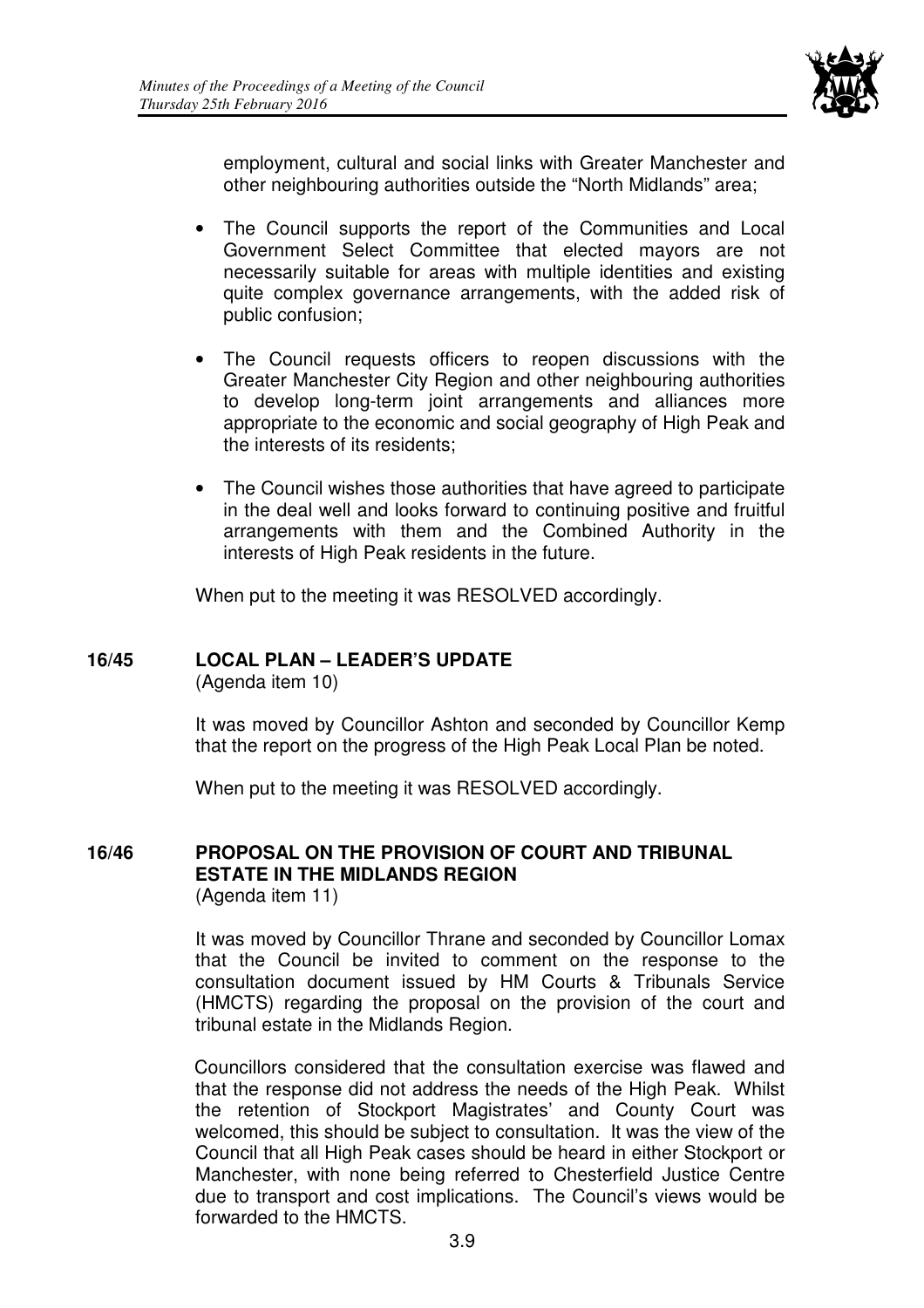

When put to the meeting it was RESOLVED accordingly.

# **16/47 PAY POLICY STATEMENT 2016/17**

(Agenda item 12)

 It was moved by Councillor Thrane and seconded by Councillor Ashton that the Pay Policy statement for 2016/17 be noted.

When put to the meeting it was RESOLVED accordingly.

# **16/48 NOTICE OF MOTION – FRACKING**

(Agenda item 13)

It was moved by Councillor Kelly and seconded by Councillor Todd:

 "That this Council resolves to request the Leader and the Chief Executive of the Council to formally register the concerns of the Council regarding the use of unconventional gas exploration and extraction within the High Peak, with the Department for Energy and Climate Change (DECC), and to inform the DECC that this Council would not currently be in a position to support this form of development.

 In addition, this Council resolves to approach the Environment Agency to lend its support to the development of alternative sources of energy supply more suited to the High Peak and the Peak District National Park. This Council recognises that theses would generate local employment and business opportunities and have significantly less negative impact on the integrity of the area. As well as the consideration of large scale alternative energy supplies consideration should be given to the production of small scale hydro power as detailed by Friends of the Peak District."

 An amendment was proposed by Councillor Thrane and seconded by Councillor McCabe:

 The Council is aware of both the benefits of and concerns about 'fracking', both generally and in High Peak. If proposals for fracking within or with implications for the High Peak area and its residents are made, the Council, in its role as a consultee, with respond in the light of the evidence to each specific application at the appropriate time".

When put to the meeting, the amendment was declared lost.

 When put to the meeting, the original motion was carried and it was RESOLVED accordingly.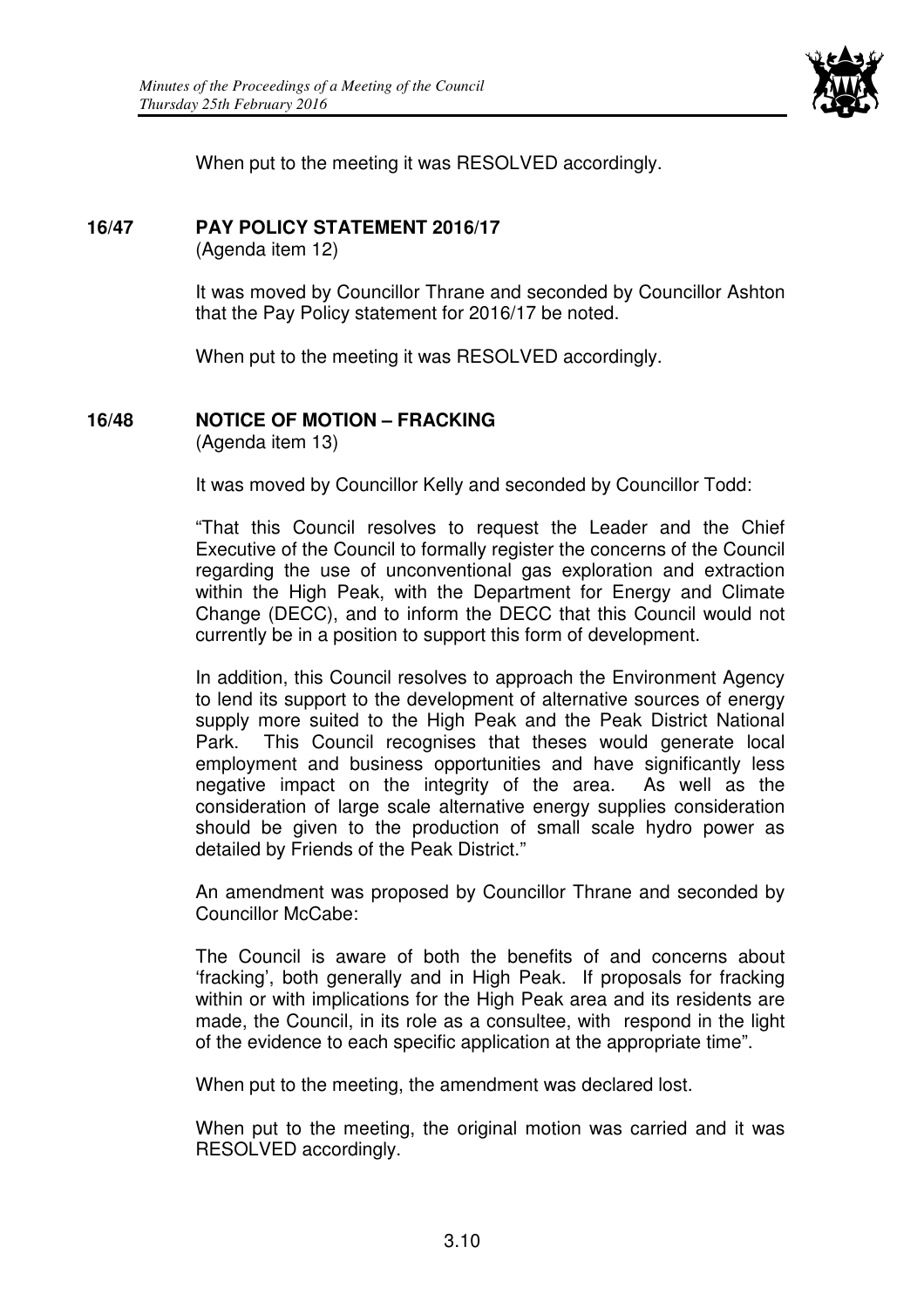

The meeting concluded at 8.54 p.m.

MAYOR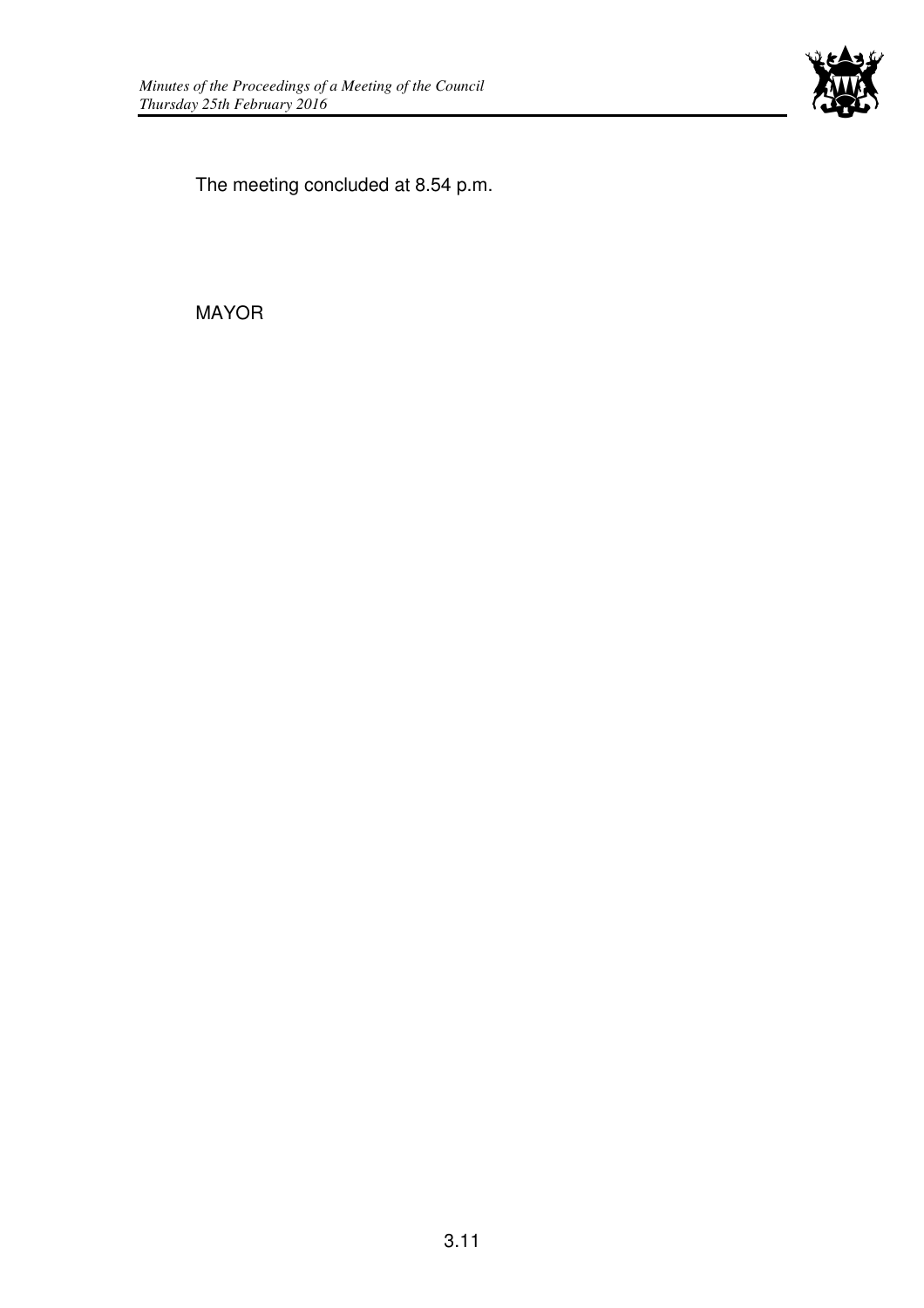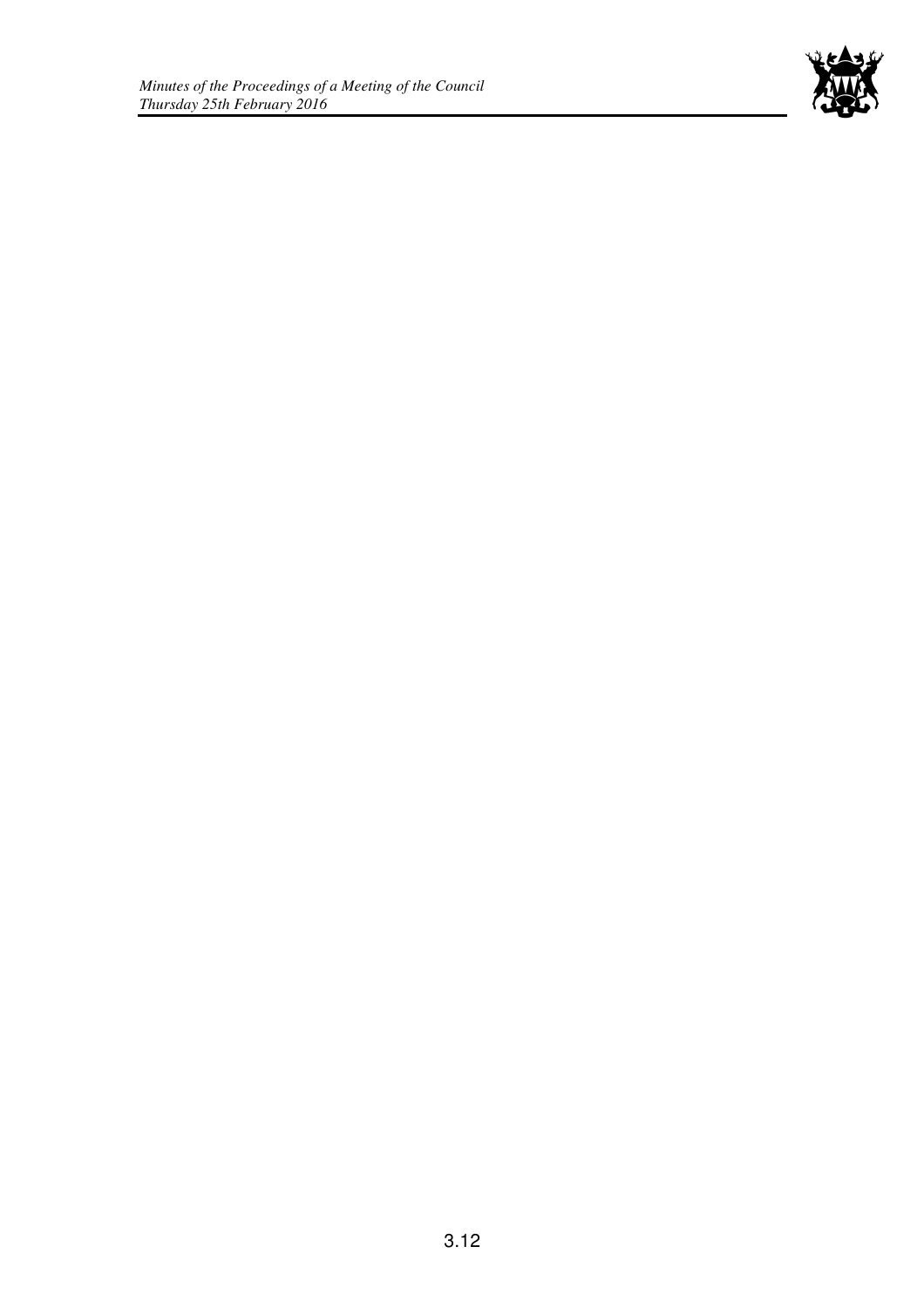

# **MINUTES OF AN EXTRAORDINARY MEETING OF THE COUNCIL**

### **Meeting: Thursday, 14th April 2016 at 7.15 pm in Gardens Marquee, Pavilion Gardens, Buxton**

Present: Councillor Young (Mayor)

Councillors Ashton, Barrow, Claff, Douglas, Easter, Flower, Fox, Grooby, Haken, Hardy, Howe, Huddlestone, Jenner, Johnson, Kappes, Kelly, Kemp, Kerr, Lomax, Longos, McCabe, A McKeown, R McKeown, Perkins, Quinn, Robins, Siddall, Sloman, Stone, Thrane, Todd and Walton and G Wharmby.

Apologies for absence were received from Councillors Atkins, Boynton, Dowson, Helliwell, Greenhalgh, Oakley, Pritchard, Sizeland and J Wharmby.

# **16/49 DISCLOSURES OF INTEREST**

(Agenda item 2)

Councillor Claff **Other Interest Item 3 – Known to Friends of** George Street Woods (not a member).

# **16/50 THE ADOPTION OF THE HIGH PEAK LOCAL PLAN**

(Agenda item 3)

The report informed the Council of the Final Report of the Inspector regarding the Examination of the High Peak Local Plan. Councillors expressed their thanks to officers for the delivery of the Plan. It was moved by Councillor Ashton and seconded by Councillor Kemp:

- 1. That the Council notes the Final Report of the Inspector and his recommended main modifications (Appendix C and D).
- 2. That the Council notes the consultation feedback regarding the additional modifications, supports the suggested Council responses (Appendix G) and supports the inclusion of the additional modifications as set out in Appendix E and F into the High Peak Local Plan.
- 3. That the Council adopts the High Peak Local Plan (Appendix A) with the main modifications recommended by the Inspector (Appendix D) and the additional modifications proposed by the Council (Appendix E and F).